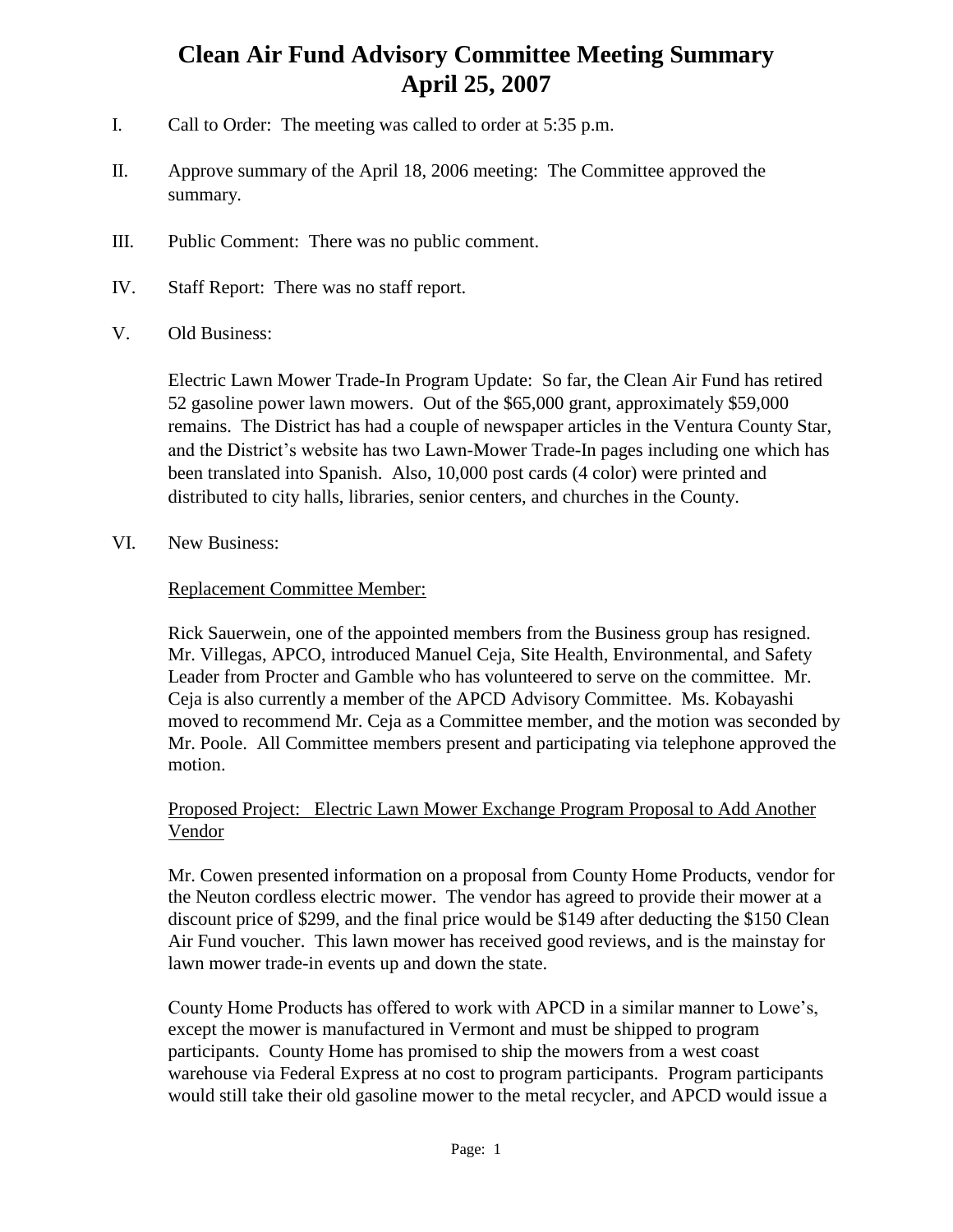voucher containing a sales code that could be used for telephone or online ordering. County Home Products has promised to email the District to confirm every order so that only program participants would qualify for the discount.

Adding another vendor would provide program participants with another choice of electric lawn mowers and possibly boost participation in the program. Mr. Poole moved to recommend the proposal to the Air Pollution Control Board, and Ms. Neiswender seconded the motion. All Committee members present and participating via telephone voted in support of the motion.

## Proposed Projects – Commercial Leaf Blower Exchange Programs

In 2006, Commercial Leaf Blower Exchange Programs were implemented in both the South Coast Air Quality Management District (AQMD) and Yolo Solano AQMD. Similar to the marine outboard trade-in program, this grant program reduces emissions by replacing older 2 stroke gasoline powered commercial leaf blowers with new, quieter, cleaner gasoline models. These newer models reduce hydrocarbon plus NOx emissions by over 90 percent.

Based on the success of the Leaf Blower Exchange Program in the South Coast AQMD, district staff contacted their vendor, Pacific Stihl, for a proposal. The proposal contains all the logistical support needed to hold one or two trade-in events for the trade-in of 100 or 200 commercial leaf blowers. Stihl is offering promotional assistance by using industry and dealer mailing lists, by designing bilingual brochures and posters, and by assisting with the mail-out. They are also offering the use of a dedicated phone line with a bi-lingual operator for pre-registration purposes. During the event, they will provide staff to manage the event, and furnish a 32 foot show trailer to support it.

The retail price of their quieter and cleaner model BR 500 Backpack Blower with the 65 cc engine is \$470. They are offering a 10 percent discount, and the District would provide a voucher worth \$123 per blower. The final price would then be \$299.95 plus sales tax. The proposal is for up to 200 commercial leaf blowers exchange program at a maximum cost of \$24,600. The District would not be obligated to purchase any leaf blowers that remain unsold at each trade-in event.

Lowe's Home Improvement Stores also carry a new and more quiet commercial leaf blower that has low emissions certified by the California Air Resources Board. The Lowe's proposal is similar to the existing lawn mower trade-in program in that it would be an ongoing trade-in program rather than an event. The ongoing program has the advantage that fewer district staff resources are needed to man the events, to manage event logistics and to recycle the old blowers. Participants in this program will be required to take their old gasoline-power leaf blower to the metal recycler to qualify for the voucher discount.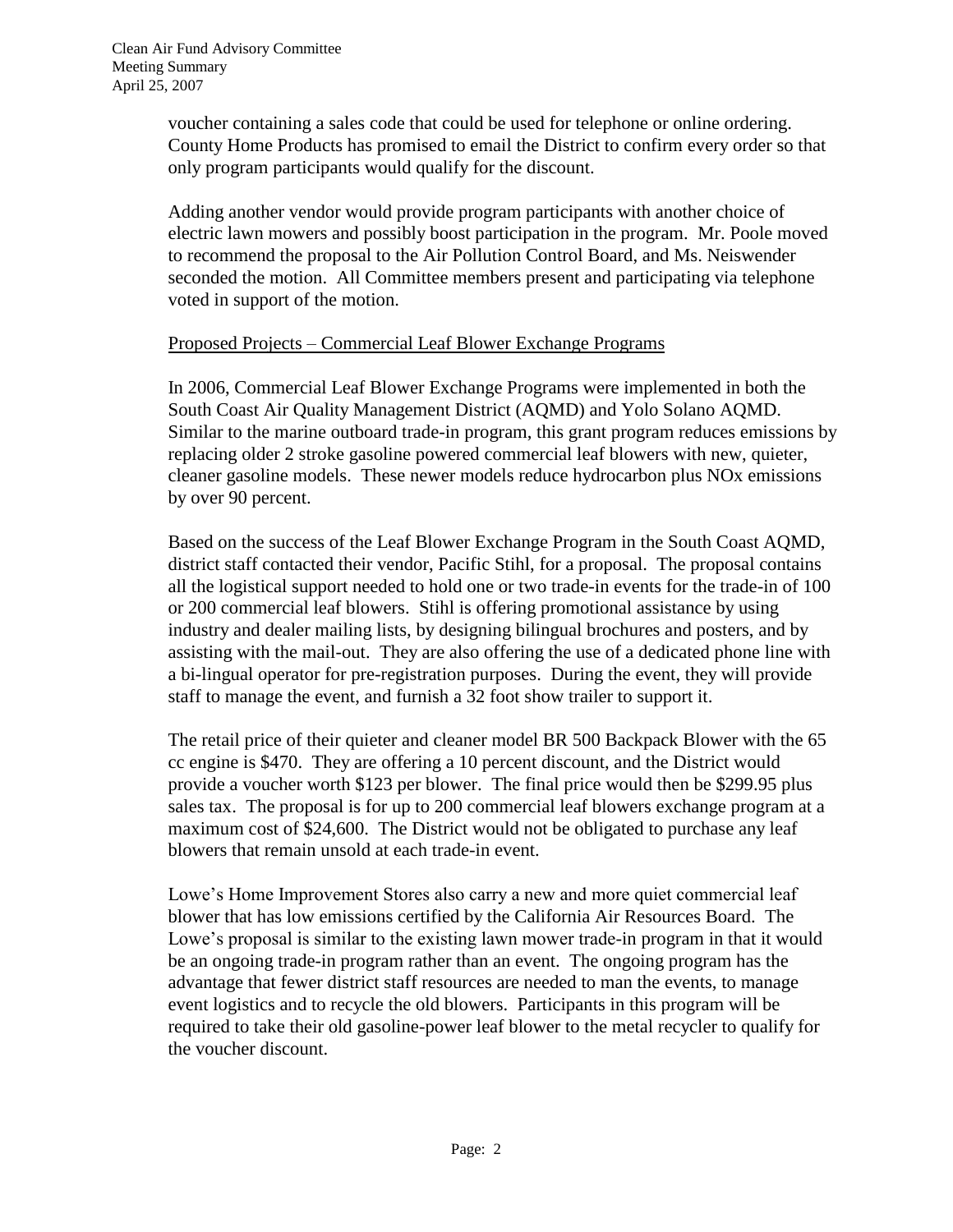Because the ongoing program is less resource intensive for Lowe's as well, they are able to offer a competitive price for their commercial blower. The retail price for the Lowe's model blower is \$329, and Lowe's is offering an 18 percent discount to \$269. With a \$123 voucher from the Clean Air Fund, the final price would be \$146 plus tax. Regarding the Lowe's ongoing exchange program, staff will contact the Simi Valley store to see if they are willing to participate.

Mr. Stubblefield made a motion to recommend approval of both the Stihl and Lowe's Commercial Leaf Blower Exchange Program The motion was seconded by Mr. Kromka. All Committee members present and participating via telephone voted in support of the motion.

VII. Adjournment: The meeting was adjourned at 6:00 p.m..

Prepared by: Stan Cowen, Air Pollution Control District Staff